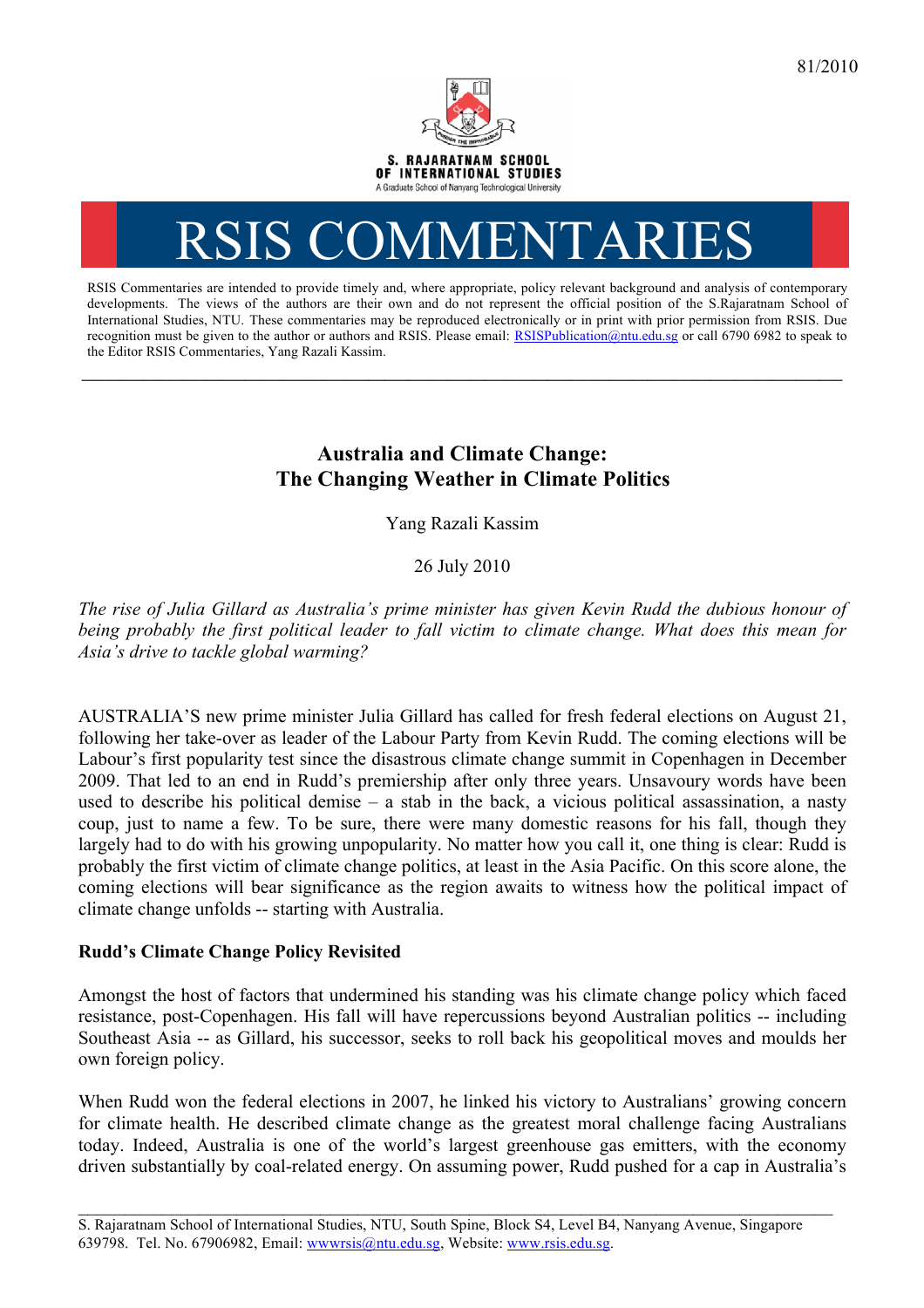emission of greenhouse gases. Australians bought into the climate change rhetoric as they realised how global warming could eventually haunt them through famine, worsening drought and rising sea levels. Rudd soon pitched his popularity to the 2009 Copenhagen Summit by pledging Australia's emissions caps.

In so doing, Rudd was one of the very few political leaders who pushed for a global campaign for climate change. Tragically for him, the Copenhagen Summit proved a disaster and Rudd paid the price. A Lowy Institute poll found that public sentiment in Australia shifted away from a strongly proclimate change policy.

Australian mining companies, which wield a strong influence on the economy, baulked at the move to introduce an emissions tax that would directly hit their bottomline. This forced a delay of Rudd's Emissions Trading Scheme (ETS) till at least 2012 and put pressure on Labour to contain its declining popularity. Rumours flew that Gillard, who was then Rudd's deputy, was not loyal to him -- an accusation Gillard took strong exception to. The upshot was an internal party challenge to Rudd's leadership. The issue was settled when Rudd surprisingly stepped aside when he realised that the core party leadership had deserted him for Gillard. The coming elections will test whether Gillard has the backing of the electorate for her controversial rise to power -- as well as for her stand on climate change, which is expected to be a major campaign issue.

#### **New PM's Climate Change Policy**

The new PM clearly has to pursue Australia's climate policy differently. She has gone on record as saying that she believes in climate change. In other words she is saying she is not a climate sceptic. But while her commitment to climate policy is not as strong as Rudd's, she cannot completely abandon it either. Certainly, she does not want to pursue it in a way that will cost her votes in the coming elections. So she is likely to go slow on the unpopular ETS. PM Gillard is also likely to pursue energy efficiency more than any radical moves at cutting greenhouse gases.

What is clear is that Australia under the new PM will not be a champion of climate change policy to tackle global warming. Her predecessor's aggressive policy would have raised Canberra's international profile. But Australia under Gillard will not be pursuing such ambitions to boost Canberra's position as a regional power. Her declaration not to follow through with Rudd's "big Australia" immigration policy will also mean no "big Australia" ambitions on the world stage - climate change posturing included.

#### **Asia Pacific Community**

In this context, Rudd's incipient foreign policy of pursuing an Asia Pacific Community (APC) will also see a reversal. Gillard will be a more inward-looking leader without pretensions for a global role for Australia. This will make ASEAN more comfortable.

When Rudd came to power and floated the idea of an Asia Pacific Community, many in the ASEAN capitals were none too pleased. The proposal proved worrying for its exclusivist aim of involving mainly the "key nations" in the region such as the United States, China, Japan, India and Indonesia. ASEAN felt threatened because it sees Australia as usurping its role as driver of the Asia Pacific regional architecture. Rudd's exclusion of ASEAN as a group -- Indonesia was to be invited in its own right – would marginalise ASEAN's central role in geostrategic system-building.

Given the ruffled feathers in the ASEAN capitals, the APC idea eventually got watered down. It has now shifted – to paraphrase the symbolically significant language of Singapore's Foreign Minister George Yeo -- from a potential "Community" with a big "C" to a "community" with a small "c".